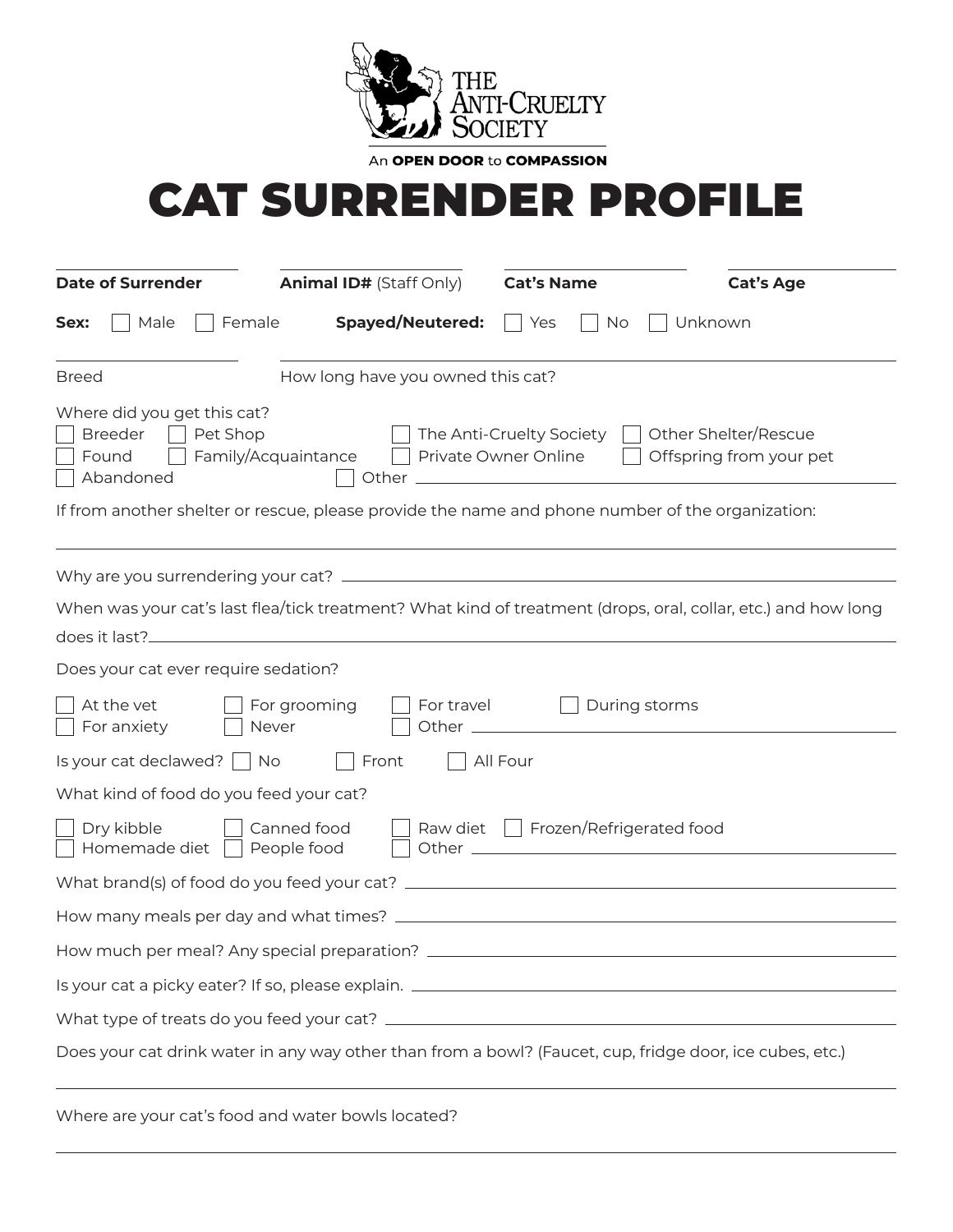| Moderate<br>What is your cat's normal energy level?<br>High<br>Low                                                                                                                                                                                                                                  |  |  |  |  |
|-----------------------------------------------------------------------------------------------------------------------------------------------------------------------------------------------------------------------------------------------------------------------------------------------------|--|--|--|--|
| How would you describe your cat's general personality?                                                                                                                                                                                                                                              |  |  |  |  |
| Energetic<br>Noisy/Loud<br>Aggressive<br>Independent<br>Playful<br>Fearful<br>Wary of Strangers<br>Friendly to Strangers<br>Anxious<br>Affectionate<br>Needy<br>Shy                                                                                                                                 |  |  |  |  |
| What are your cat's favorite toys/games?                                                                                                                                                                                                                                                            |  |  |  |  |
| Did your cat live with children?                                                                                                                                                                                                                                                                    |  |  |  |  |
| No<br>Yes                                                                                                                                                                                                                                                                                           |  |  |  |  |
| How did the cat behave with them?                                                                                                                                                                                                                                                                   |  |  |  |  |
| N/A<br>    Hissed at     Growled at<br>Played with<br>Avoided<br>    Hid from<br>Approached/Sought Attention from<br>Scratched<br><b>Bit</b><br>Behaved differently depending on the child<br>Ignored/Did not interact with                                                                         |  |  |  |  |
| Other _<br>and the control of the control of the control of the control of the control of the control of the control of the                                                                                                                                                                         |  |  |  |  |
| How did the cat behave with other children?<br>N/A<br>Avoided<br>Hid from<br>Hissed at<br>Growled at<br>Played with<br>Approached/Sought Attention from<br>Scratched<br><b>Bit</b><br>Ignored/Did not interact with<br>Behaved differently depending on the child<br>Other $\overline{\phantom{0}}$ |  |  |  |  |
|                                                                                                                                                                                                                                                                                                     |  |  |  |  |
| Did your cat live with other cats?<br>No<br>Yes                                                                                                                                                                                                                                                     |  |  |  |  |
| How did your cat behave with the other cats in the home?                                                                                                                                                                                                                                            |  |  |  |  |
| N/A<br>Played with<br>Avoided<br>Hid from<br>Hissed at<br>Growled at<br>Approached/Sought Attention from<br>Scratched<br><b>Bit</b><br>Ignored/Did not interact with<br>Behaved differently for each cat                                                                                            |  |  |  |  |
|                                                                                                                                                                                                                                                                                                     |  |  |  |  |
| Did your cat live with dogs?<br>$\Box$ Yes<br><b>No</b>                                                                                                                                                                                                                                             |  |  |  |  |
| How does your cat behave with them?                                                                                                                                                                                                                                                                 |  |  |  |  |
| N/A<br>$\vert$ Hid from<br>Hissed at<br>Growled at<br>Played with<br>Avoided<br>Approached/Sought Attention from<br>Scratched<br>Bit<br>Ignored/Did not interact with<br>Behaved differently for each dog                                                                                           |  |  |  |  |
| Other $\_$                                                                                                                                                                                                                                                                                          |  |  |  |  |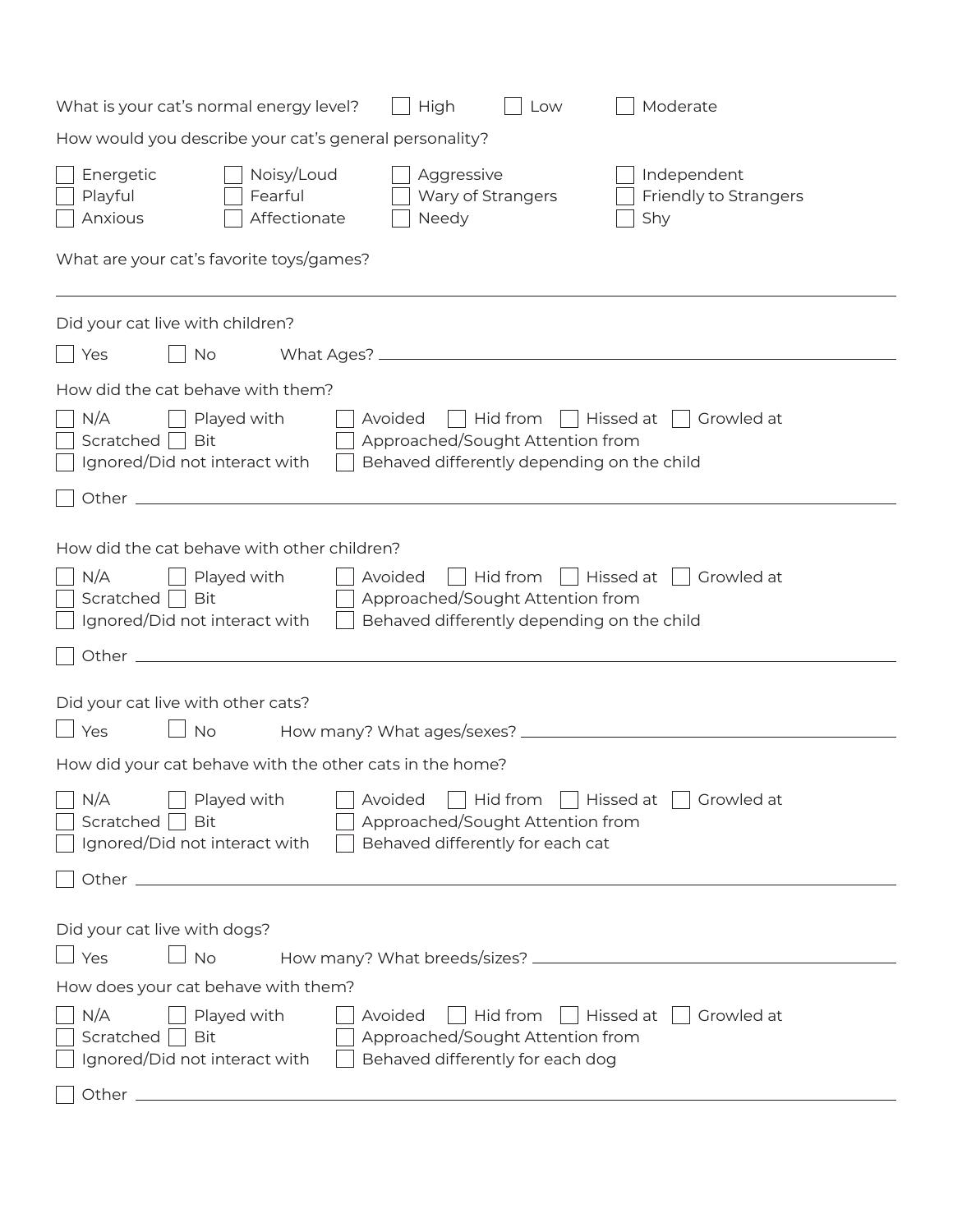How does your cat react to unknown people?

| N/A<br>Played with<br>Hid from<br>  Hissed at<br>Growled at<br>Avoided<br>Approached/Sought Attention from<br><b>Bit</b><br>Scratched<br>Ignored/Did not interact with<br>Behaved differently for each person                                                                          |  |  |  |
|----------------------------------------------------------------------------------------------------------------------------------------------------------------------------------------------------------------------------------------------------------------------------------------|--|--|--|
| Other <sub>-</sub>                                                                                                                                                                                                                                                                     |  |  |  |
| What is your cat afraid of?                                                                                                                                                                                                                                                            |  |  |  |
| Storms/Fireworks<br>Novel Items<br>Vacuum<br>Cats<br>Children<br>Dogs<br>Men<br>Women<br>Outside<br>Carriers<br><b>Strangers</b>                                                                                                                                                       |  |  |  |
| Other_                                                                                                                                                                                                                                                                                 |  |  |  |
| How does your cat react to loud or novel noises?<br>Ignores/Doesn't react<br>Startles but recovers quickly<br>Investigates the source<br><b>Hisses</b><br>Hides briefly then returns<br>Growls<br>Hides for a while<br>Panics and knocks things over to get away<br>Other <sub>-</sub> |  |  |  |
| Does your cat do any of the following frequently?<br><b>Scratch Furniture</b><br>Scratch walls<br>Scratch Doors<br><b>Scratch Floors</b><br>Claw curtains/Blinds<br>Steals food from counters/tables<br>Digs through the trash<br>Chew wires/cords<br>None of the above<br>Open doors  |  |  |  |
| Does your cat display any of the following behaviors?                                                                                                                                                                                                                                  |  |  |  |
| Easily becomes overstimulated/excited during play                                                                                                                                                                                                                                      |  |  |  |
| Bite and scratches hard enough to cause pain during petting                                                                                                                                                                                                                            |  |  |  |
| Bites and scratches hard enough to cause pain during play                                                                                                                                                                                                                              |  |  |  |
| Stalks and chases/attacks other (non-prey) pets                                                                                                                                                                                                                                        |  |  |  |
| Stalks and chases/attacks family members                                                                                                                                                                                                                                               |  |  |  |
| Climbs legs/bodies for attention                                                                                                                                                                                                                                                       |  |  |  |
| Bites when I am petting him/her for a brief amount of time                                                                                                                                                                                                                             |  |  |  |
| Bites when I am petting him/her for an extended time                                                                                                                                                                                                                                   |  |  |  |
| When someone picks your cat up, how do they react?                                                                                                                                                                                                                                     |  |  |  |
| Settles in comfortably to be held<br>Tolerates briefly before jumping down<br>Struggles until release<br>Struggles some but allows<br>Growls and twitches tail while held<br>Bites/scratches to be released<br>Does not allow you to pick up                                           |  |  |  |
| Is there anywhere on his/her body that your cat does not like to be touched?                                                                                                                                                                                                           |  |  |  |
| <b>Back</b><br><b>Belly</b><br>Tall/Rear End<br>Paws/Feet<br>Neck<br>Head                                                                                                                                                                                                              |  |  |  |
| I can touch my cat anywhere.                                                                                                                                                                                                                                                           |  |  |  |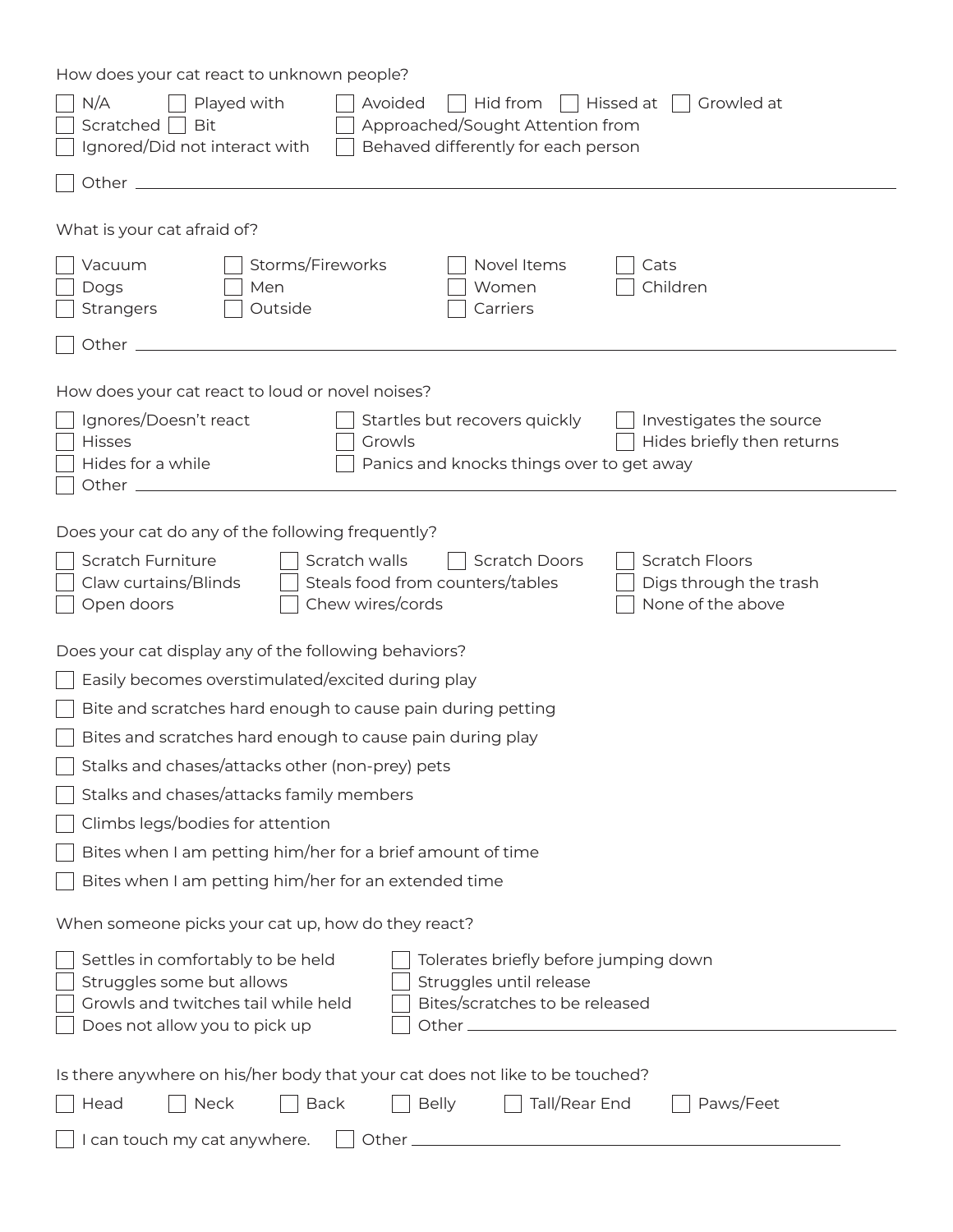| How does your cat react when touched in any of the previously mentioned places?                                                                              |  |  |  |
|--------------------------------------------------------------------------------------------------------------------------------------------------------------|--|--|--|
| Runs/Moves Away<br>Hisses<br>Growls<br><b>Bites</b><br>Scratches                                                                                             |  |  |  |
| Does not react negatively                                                                                                                                    |  |  |  |
| When does your cat meow?                                                                                                                                     |  |  |  |
| Rarely/Never<br>For food/Treats<br>When greeting people<br>For attention<br>It seems like whenever he/she feels like it<br>For door to be opened<br>For play |  |  |  |
| Sometimes<br>Is your cat more vocal than average?<br><b>No</b><br>Yes                                                                                        |  |  |  |
| Sometimes<br>Does your cat's meow seem abnormally loud?<br><b>No</b><br>Yes                                                                                  |  |  |  |
| When is your cat most active?                                                                                                                                |  |  |  |
| Daytime<br>Evening<br>Overnight<br>All Day<br>Never<br>Morning<br>$\mathbf{I}$                                                                               |  |  |  |
| What type of scratching surface does your cat have access to?                                                                                                |  |  |  |
| Scratch Post<br>Scratch Pad<br>Tower<br>None                                                                                                                 |  |  |  |
|                                                                                                                                                              |  |  |  |
|                                                                                                                                                              |  |  |  |
| What materials are they made of?                                                                                                                             |  |  |  |
| Cardboard<br>Rope<br>Wood<br>Sisal<br>Carpet                                                                                                                 |  |  |  |
|                                                                                                                                                              |  |  |  |
| What materials does your cat prefer to scratch?                                                                                                              |  |  |  |
| Cardboard<br>Sisal<br>Carpet<br>Rope<br>Wood<br>My cat is declawed                                                                                           |  |  |  |
|                                                                                                                                                              |  |  |  |
| Does your cat have outdoor access?                                                                                                                           |  |  |  |
| Yard<br>Porch/Deck<br>Forested Area<br>Never<br>Neighborhood<br>On leash                                                                                     |  |  |  |
|                                                                                                                                                              |  |  |  |
| How often does your cat go outdoors?                                                                                                                         |  |  |  |
| N/A<br>Daily<br>Once a week                                                                                                                                  |  |  |  |
| Few times a week<br>Less than once a month $\vert \ \vert$<br>Only when they manage to escape                                                                |  |  |  |
|                                                                                                                                                              |  |  |  |
| How long, on average does your cat stay out?                                                                                                                 |  |  |  |
| N/A<br>Comes back in almost immediately<br>The full day<br>A few hours                                                                                       |  |  |  |
| Will sometimes be gone for days<br>Overnight                                                                                                                 |  |  |  |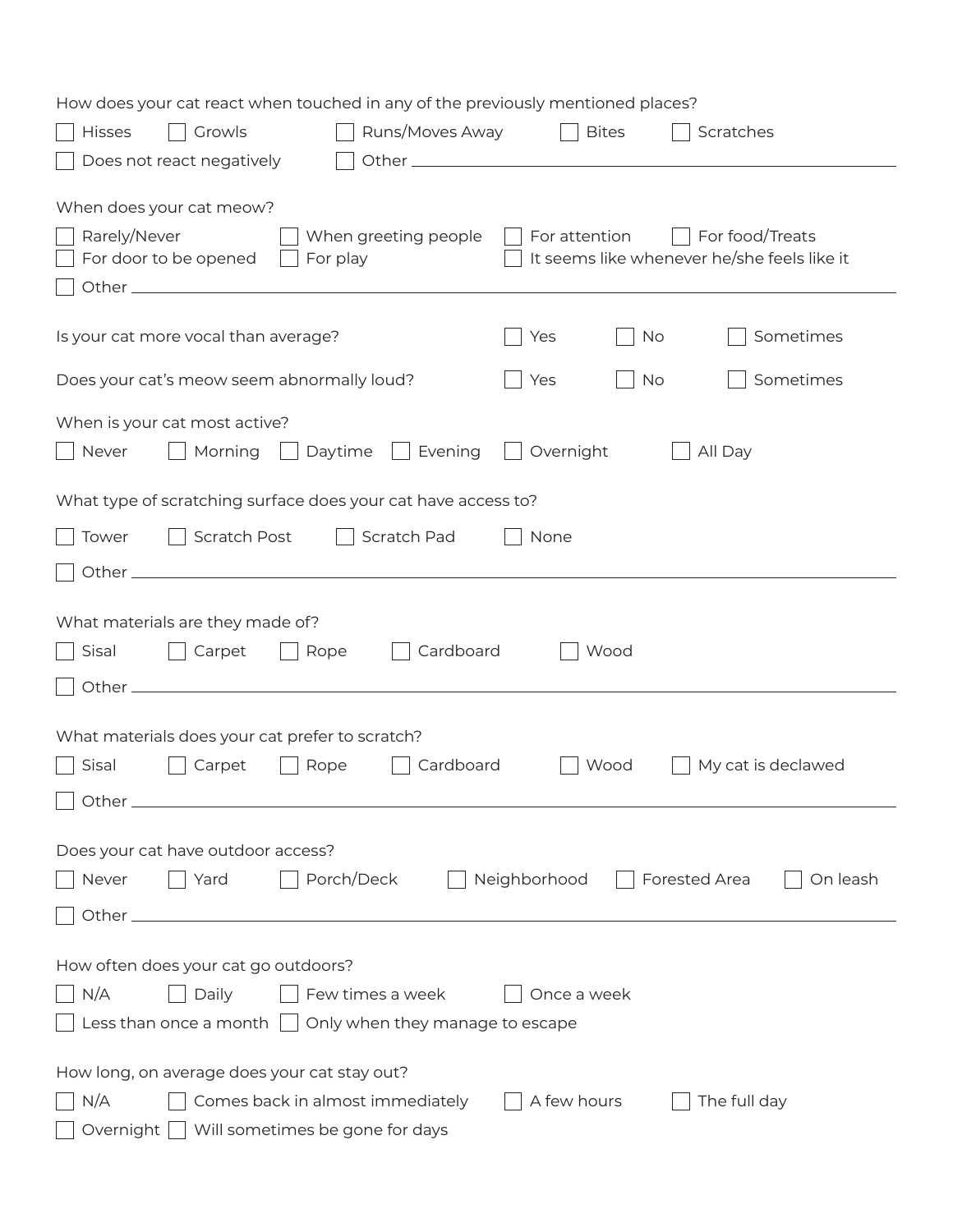| How does your cat interact with neighborhood cats?                                                          |  |  |  |  |
|-------------------------------------------------------------------------------------------------------------|--|--|--|--|
| Seeks them out<br>Hisses/Growls<br>Never interacts<br>Friendly<br>$\Box$ Playful<br>Ignores<br>$\mathbf{1}$ |  |  |  |  |
| Avoids<br>Fights                                                                                            |  |  |  |  |
|                                                                                                             |  |  |  |  |
| Is your cat picky about its litter/litter box?                                                              |  |  |  |  |
| Not Picky<br>Litter<br>Box<br><b>Both</b>                                                                   |  |  |  |  |
|                                                                                                             |  |  |  |  |
| What type of cat litter do you use?                                                                         |  |  |  |  |
| Clay-Scoopable   Clay-Non-Scoopable<br>Wheat<br>Pine<br>Corn Cob<br>Crystal                                 |  |  |  |  |
| Scented<br>My cat is toilet trained<br>Walnut<br>    Paper<br>  Unscented                                   |  |  |  |  |
|                                                                                                             |  |  |  |  |
|                                                                                                             |  |  |  |  |
|                                                                                                             |  |  |  |  |
|                                                                                                             |  |  |  |  |
|                                                                                                             |  |  |  |  |
| Check any of the following that apply to any of your litter boxes:                                          |  |  |  |  |
| Covered/Hooded<br>Use deodorizer<br>Use plastic liners $\vert \ \vert$ Use litter mats                      |  |  |  |  |
| High sided<br>Self cleaning<br>Open topped                                                                  |  |  |  |  |
| Does your cat ever NOT use his/her litter box?                                                              |  |  |  |  |
| No<br>Yes                                                                                                   |  |  |  |  |
|                                                                                                             |  |  |  |  |
|                                                                                                             |  |  |  |  |
|                                                                                                             |  |  |  |  |
|                                                                                                             |  |  |  |  |
|                                                                                                             |  |  |  |  |
| How often do you empty and wash your litter box? ________________________________                           |  |  |  |  |
| When was your cat's last vet visit? Please provide any recent medical records.                              |  |  |  |  |
|                                                                                                             |  |  |  |  |
|                                                                                                             |  |  |  |  |
| Does your cat have any long-term/chronic medical conditions?<br>II Yes<br>No.                               |  |  |  |  |
| If yes, please list any known conditions and what medications/treatments have been prescribed by the vet.   |  |  |  |  |
|                                                                                                             |  |  |  |  |